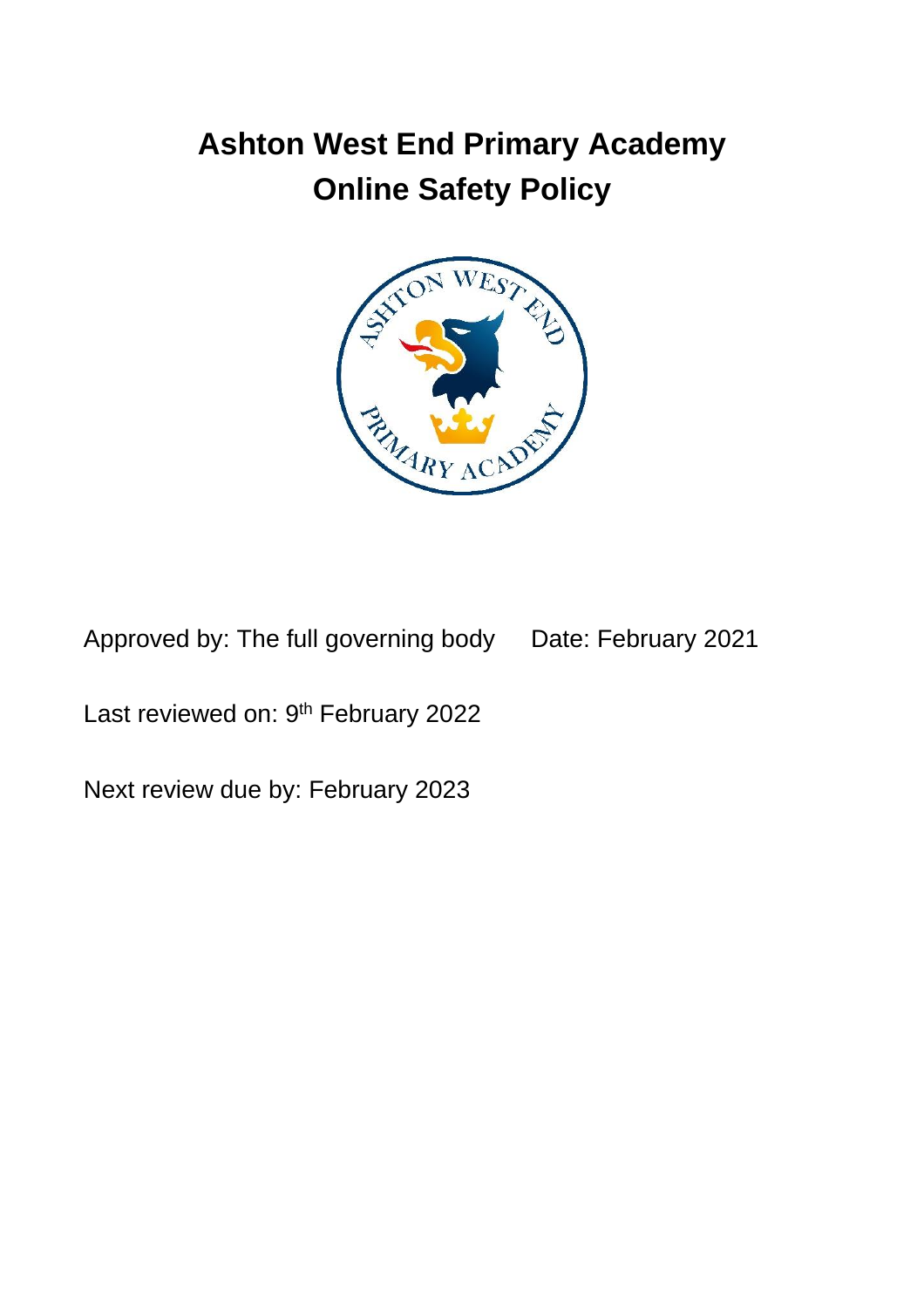#### **1. Aims**

Our school aims to:

- Have robust processes in place to ensure the online safety of pupils, staff, volunteers and governors
- Deliver an effective approach to online safety, which empowers us to protect and educate the whole school community in its use of technology
- Establish clear mechanisms to identify, intervene and escalate an incident, where appropriate

### **2. Legislation and guidance**

This policy is based on the Department for Education's (DfE) statutory safeguarding guidance, [Keeping](https://www.gov.uk/government/publications/keeping-children-safe-in-education--2)  [Children Safe in Education,](https://www.gov.uk/government/publications/keeping-children-safe-in-education--2) and its advice for schools on:

- [Teaching online safety in schools](https://www.gov.uk/government/publications/teaching-online-safety-in-schools)
- [Preventing and tackling bullying](https://www.gov.uk/government/publications/preventing-and-tackling-bullying) and [cyber-bullying: advice for headteachers and](https://www.gov.uk/government/publications/preventing-and-tackling-bullying) school staff
- [Searching, screening and confiscation](https://www.gov.uk/government/publications/searching-screening-and-confiscation)

It also refers to the Department's guidance on [protecting children from radicalisation.](https://www.gov.uk/government/publications/protecting-children-from-radicalisation-the-prevent-duty)

It reflects existing legislation, including but not limited to the [Education Act 1996](https://www.legislation.gov.uk/ukpga/1996/56/contents) (as amended), the [Education](https://www.legislation.gov.uk/ukpga/2006/40/contents) [and Inspections Act 2006](https://www.legislation.gov.uk/ukpga/2006/40/contents) and the [Equality Act 2010.](https://www.legislation.gov.uk/ukpga/2010/15/contents) In addition, it reflects the [Education Act 2011,](http://www.legislation.gov.uk/ukpga/2011/21/contents/enacted) which has given teachers stronger powers to tackle cyber-bullying by, if necessary, searching for and deleting inappropriate images or files on pupils' electronic devices where they believe there is a 'good reason' to do so.

The policy also takes into account the National Curriculum computing programmes of study.

#### **3. Roles and responsibilities**

#### **3.1 The governing board**

The governing board has overall responsibility for monitoring this policy and holding the Principal to account for its implementation.

The governing board will co-ordinate regular meetings with appropriate staff to discuss online safety and monitor online safety logs as provided by the designated safeguarding lead (DSL).

The governor who oversees online safety is Mrs Eleanor Beswick.

All governors will:

- Ensure that they have read and understand this policy
- Agree and adhere to the terms on acceptable use of the school's ICT systems and the internet (appendix 3)

#### **3.2 The Principal**

The Principal is responsible for ensuring that all staff understand this policy, and that it is being implemented consistently throughout the school.

#### **3.3 The designated safeguarding lead**

Details of the school's DSL and DDSL are set out in our child protection and safeguarding policy as well relevant job descriptions.

The DSL takes lead responsibility for online safety in school, in particular:

• Ensuring that the staff understand this policy and that it is being implemented consistently throughout the school.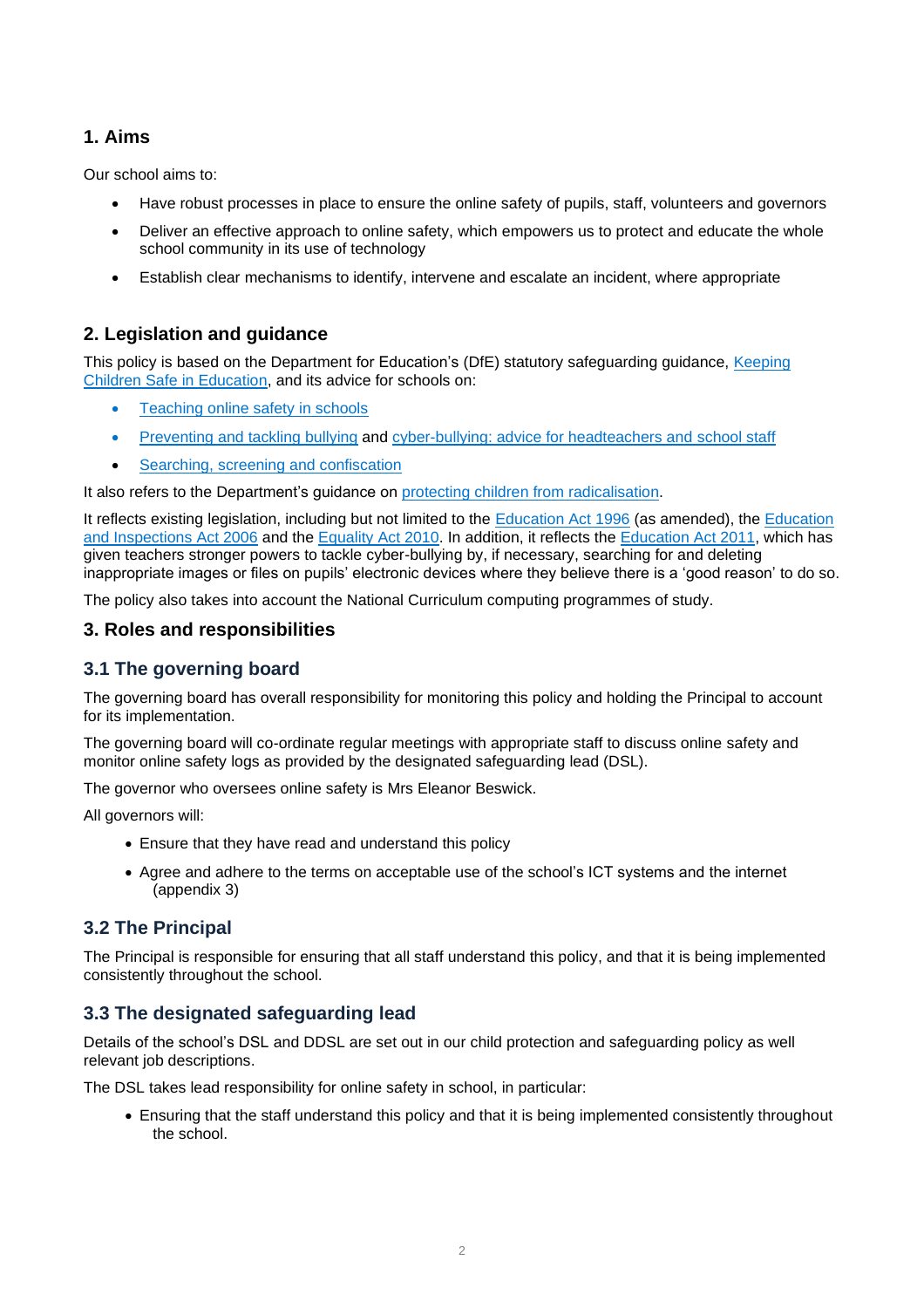- Working with the ICT manager and other staff, as necessary, to facilitate technical solutions in relation to filtering and monitoring and security of the network and devices.
- Ensuring that any online safety incidents are logged in our CPOMS system and dealt with appropriately in line with the school behaviour, safeguarding and online policies.
- Ensuring that any incidents of cyber-bullying are logged in our CPOMS system and dealt with appropriately in line with the school behaviour, safeguarding and online policies.
- Updating and delivering staff training on online safety (appendix 4 contains a self-audit for staff on online safety training needs) Sharing information, advice and guidance around online safety on a regular basis via newsletters, bulletins.
- Liaising with other agencies and/or external services if necessary.
- Providing regular reports on online safety in school to the governing board and members of staff.

This list is not intended to be exhaustive.

#### **3.4 The ICT manager**

The ICT manager is responsible for:

- Putting in place appropriate filtering and monitoring systems, which are updated on a regular basis and keep pupils safe from potentially harmful and inappropriate content and contact online while at school, including terrorist and extremist material.
- Ensuring that the school's ICT systems are secure and protected against viruses and malware, and that such safety mechanisms are updated regularly
- Conducting a full security check and monitoring the school's ICT systems on a monthly basis.
- Blocking access to potentially dangerous sites and, where possible, preventing the downloading of potentially dangerous files.
- Ensuring that any online safety incidents are logged in our CPOMS system and dealt with appropriately in line with this policy.
- Ensuring that any incidents of cyber-bullying are dealt with appropriately in line with the school behaviour, safeguarding and online policy.

This list is not intended to be exhaustive.

#### **3.5 All staff and volunteers**

All staff, including contractors and agency staff, and volunteers are responsible for:

- Maintaining an understanding of this policy.
- Implementing this policy consistently.
- Agreeing and adhering to the terms on acceptable use of the school's ICT systems and the internet (appendix 3), and ensuring that pupils follow the school's terms on acceptable use (appendices 1 and 2)
- Working with the DSL to ensure that any online safety incidents are logged and dealt with appropriately in line with this policy.
- Ensuring that any incidents of cyber-bullying are dealt with appropriately in line with the school behaviour, safeguarding and online safety policy.

This list is not intended to be exhaustive.

#### **3.6 Parents**

Parents are expected to:

• Notify a member of staff or the Principal of any concerns or queries regarding this policy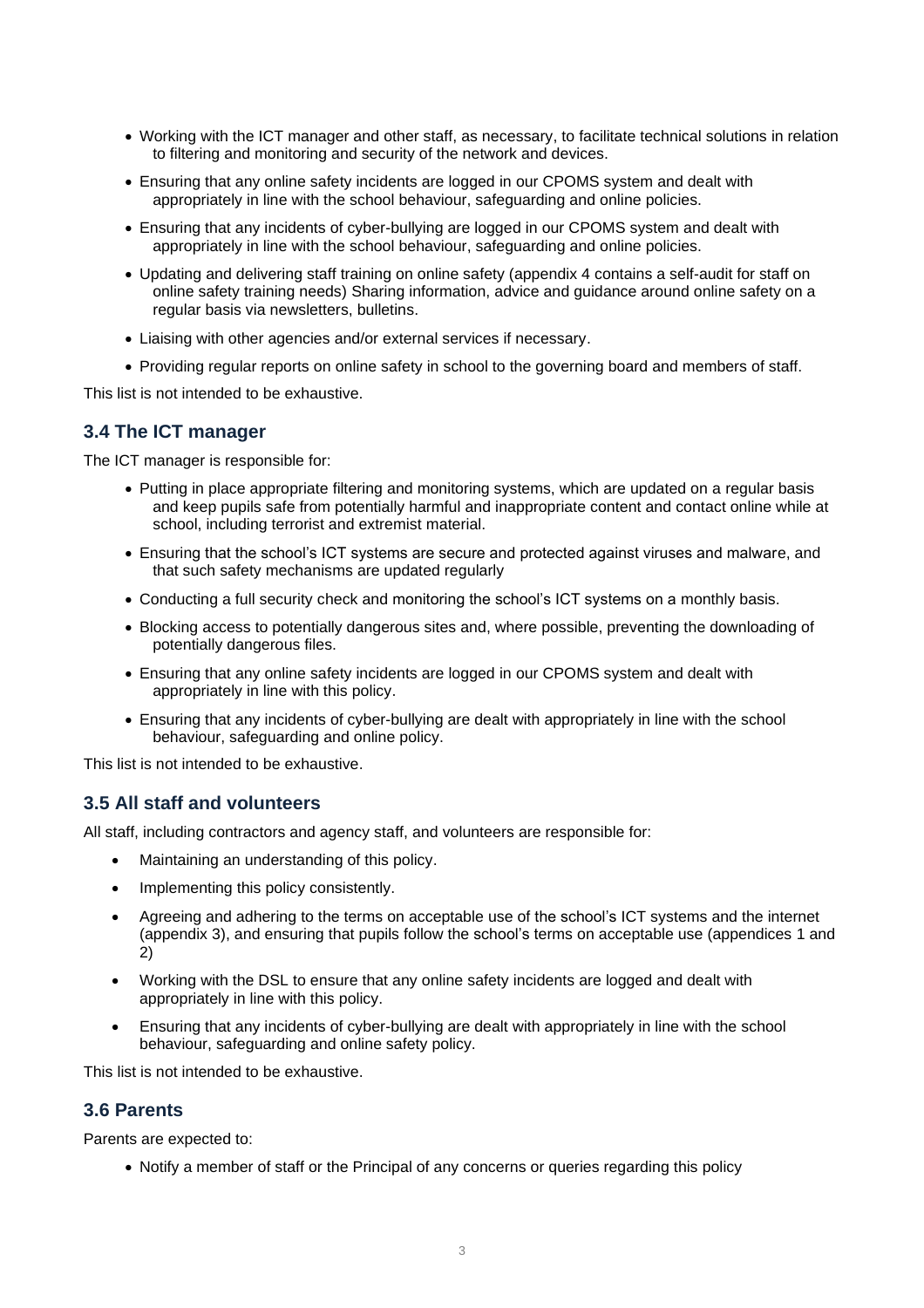• Ensure their child has read, understood and agreed to the terms on acceptable use of the school's ICT systems and internet (appendices 1 and 2)

Parents can seek further guidance on keeping children safe online from the following organisations and websites:

What are the issues? - [UK Safer Internet Centre](https://www.saferinternet.org.uk/advice-centre/parents-and-carers/what-are-issues)

> Hot topics - [Childnet International](http://www.childnet.com/parents-and-carers/hot-topics)

> Parent factsheet - [Childnet International](https://www.childnet.com/resources/parents-and-carers-resource-sheet)

#### **3.7 Visitors and members of the community**

Visitors and members of the community who use the school's ICT systems or internet will be made aware of this policy, when relevant, and expected to read and follow it. If appropriate, they will be expected to agree to the terms on acceptable use (appendix 3). Visitors will be told how to escalate incidents if they encounter something in school.

#### **4. Educating pupils about online safety**

Pupils will be taught about online safety as part of the curriculum. We will explore the key areas from the

Education for a Connected World Framework.

They are:

Self image and identity Online Relationships Online Reputation Online Bullying Managing Online Information Health Wellbeing and lifestyle Privacy and Security Copyright and Ownership

The school will use assemblies to raise pupils' awareness of the dangers that can be encountered online and may also invite speakers to talk to pupils about this.

#### **5. Educating parents about online safety**

The school will raise parents' awareness of internet safety in letters or other communications home, and in information via our website. This policy will be available for parents to view on our website.

Online safety will also be covered during parents' evenings.

If parents have any queries or concerns in relation to online safety, these should be raised in the first instance with the Principal and/or the DSL.

Concerns or queries about this policy can be raised with any member of staff or the Principal.

#### **6. Cyber-bullying**

#### **6.1 Definition**

Cyber-bullying takes place online, such as through social networking sites, messaging apps or gaming sites. Like other forms of bullying, it is the repetitive, intentional harming of one person or group by another person or group, where the relationship involves an imbalance of power. (See also the school behaviour policy.)

#### **6.2 Preventing and addressing cyber-bullying**

To help prevent cyber-bullying, we will ensure that pupils understand what it is and what to do if they become aware of it happening to them or others. We will ensure that pupils know how they can report any incidents and are encouraged to do so, including where they are a witness rather than the victim.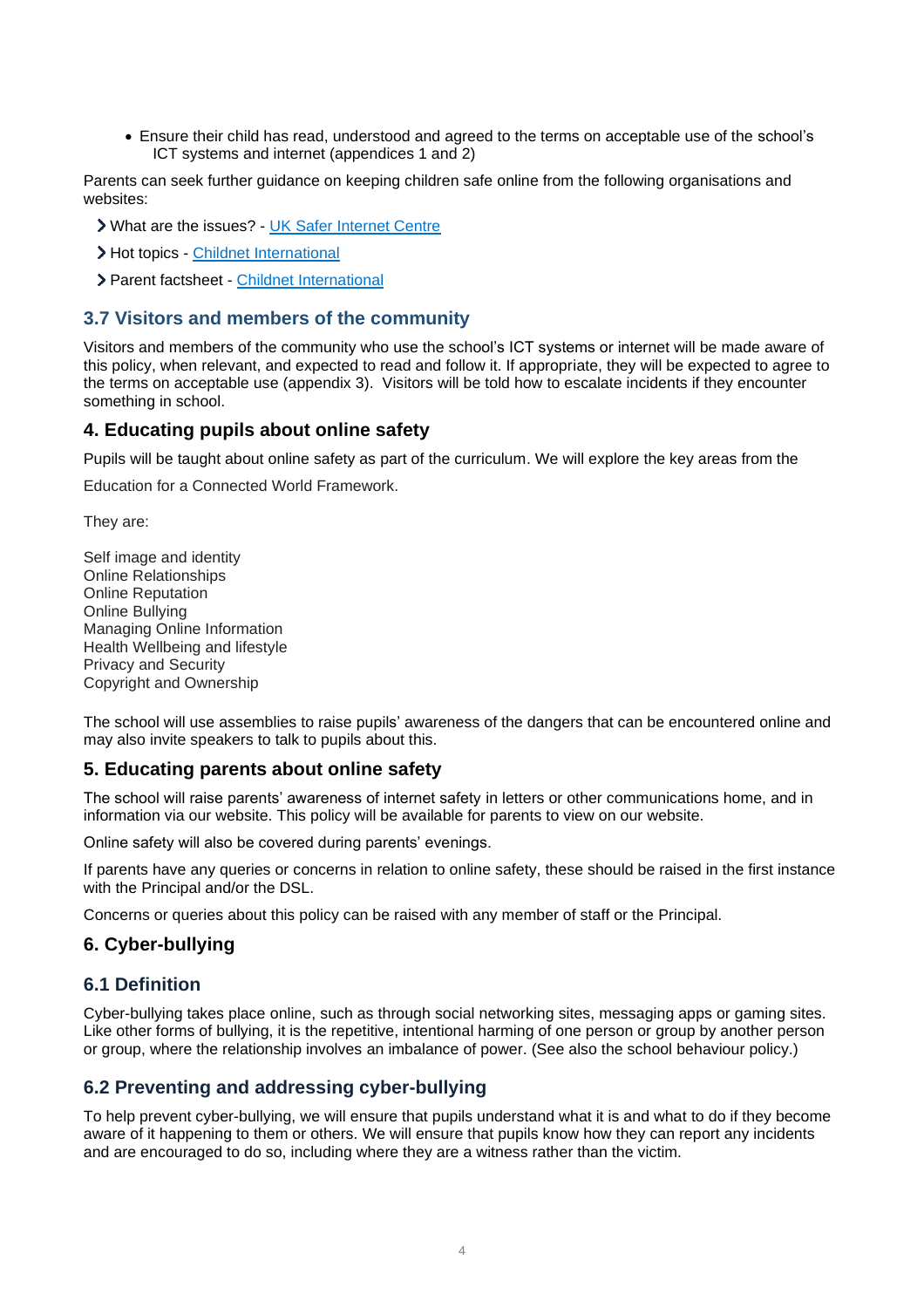The school will actively discuss cyber-bullying with pupils, explaining the reasons why it occurs, the forms it may take and what the consequences can be. Class teachers will discuss cyber-bullying with their class and the issue will be addressed in assemblies.

Teaching staff are also encouraged to find opportunities to use aspects of the curriculum to cover cyberbullying. This includes personal, social, health and economic (PSHE) education, and other subjects where appropriate.

All staff, governors and volunteers (where appropriate) receive training on cyber-bullying, its impact and ways to support pupils, as part of safeguarding training.

The school also has a section on the school website to support pupils and parents if they need help or advice with who to report to.

In relation to a specific incident of cyber-bullying, the school will follow the processes set out in the school behaviour policy. Where illegal, inappropriate or harmful material has been spread among pupils, the school will use all reasonable endeavours to ensure the incident is contained.

The DSL will consider whether the incident should be reported to the police if it involves illegal material and will work with external services if it is deemed necessary to do so.

#### **6.3 Examining electronic devices (Filtering and Monitoring)**

All of the school devices are filtered and monitored with daily and weekly alerts and reports sent to the DSL. Filtering and monitored is reviewed annually to check for effectiveness.

School staff have the specific power under the Education and Inspections Act 2006 (which has been increased by the Education Act 2011) to search for and, if necessary, delete inappropriate images or files on pupils' electronic devices, including mobile phones, iPads and other tablet devices, where they believe there is a 'good reason' to do so.

When deciding whether there is a good reason to examine or erase data or files on an electronic device, staff must reasonably suspect that the data or file in question has been, or could be, used to:

- Cause harm, and/or
- Disrupt teaching, and/or
- Break any of the school rules

If inappropriate material is found on the device, the incident will be passed onto the DSL for further investigation into the circumstances of the incident and will ensure we use the updated guidance when dealing with specific content as per Sharing nudes and semi-nudes: advice for education settings working with children and young people - GOV.UK [\(www.gov.uk\)](http://www.gov.uk/)

Any searching of pupils will be carried out in line with the DfE's latest guidance on screening, searching and [confiscation.](https://www.gov.uk/government/publications/searching-screening-and-confiscation)

Any complaints about searching for or deleting inappropriate images or files on pupils' electronic devices will be dealt with through the school complaints procedure.

#### **7. Acceptable use of the internet in school**

All pupils, parents, staff, volunteers and governors are expected to sign an agreement regarding the acceptable use of the school's ICT systems and the internet (appendices 1-3). Visitors will be expected to read and agree to the school's terms on acceptable use if relevant.

Use of the school's internet must be for educational purposes only, or for the purpose of fulfilling the duties of an individual's role.

We will filter the websites visited by pupils, staff, volunteers, governors and visitors (where relevant) to ensure they comply with the above. Furthermore, we will monitor further activity on devices to ensure our whole school community are effectively safeguarded.

More information is set out in the acceptable use agreements in appendices 1, 2 and 3.

#### **8. How the school will respond to issues of misuse**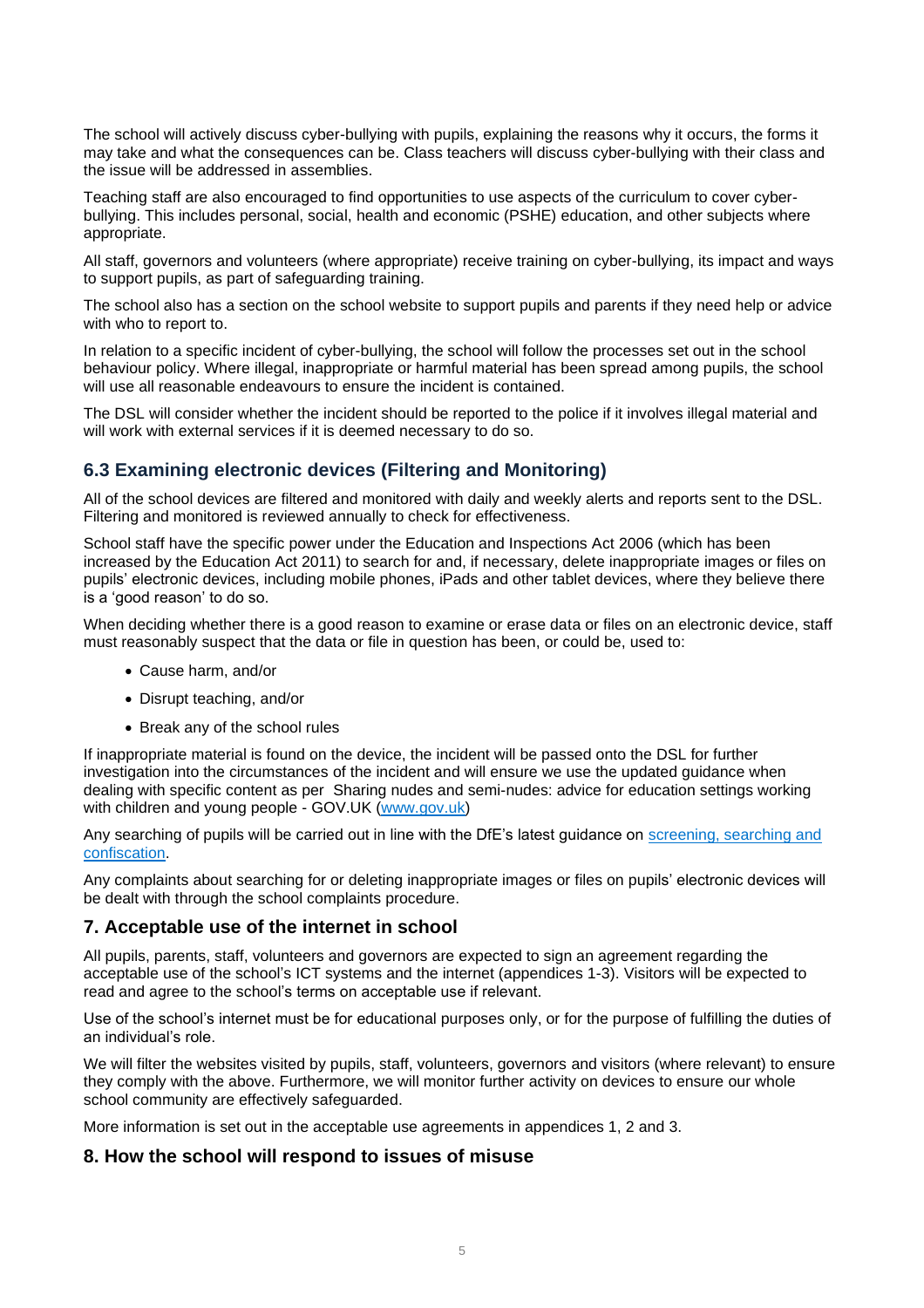Where a pupil misuses the school's ICT systems or internet, we will follow the procedures set out in our behaviour policy. The action taken will depend on the individual circumstances, nature and seriousness of the specific incident, and will be proportionate.

Where a staff member misuses the school's ICT systems or the internet or misuses a personal device where the action constitutes misconduct, the matter will be dealt with in accordance with the staff disciplinary procedures and staff code of conduct policy. The action taken will depend on the individual circumstances, nature and seriousness of the specific incident and escalated in line with our polices and procedures.

The school will consider whether incidents which involve illegal activity or content, or otherwise serious incidents, should be reported to the police.

#### **9. Training**

All new staff members will receive training, as part of their induction, on safe internet use and online safeguarding issues including cyber-bullying and the risks of online radicalisation.

All staff members will receive refresher training at least once each academic year as part of safeguarding training, as well as relevant updates as required (for example through emails, e-bulletins and staff meetings).

The DSL and DDSL will undertake child protection and safeguarding training, which will include online safety, at least every 2 years. They will also update their knowledge and skills on the subject of online safety at regular intervals, and at least annually.

Governors will receive training on safe internet use and online safeguarding issues as part of their safeguarding training. They will receive annual training as well as regular updates.

Volunteers will receive appropriate training and updates, if applicable.

More information about safeguarding training is set out in our child protection and safeguarding policy. Further information, advice and guidance in relation to digital safeguarding, trends and themes will be disseminated within the safeguarding team throughout the academic year.

#### **10. Monitoring arrangements**

The DSL and DDSL logs behaviour and safeguarding issues related to online safety on CPOMS. An incident report log can be found in appendix 5.

This policy will be reviewed every year by the DSL/Principal. At every review, the policy will be shared with the governing board.

#### **11. Keeping children safe whilst accessing learning from home**

Remote learning, also often referred to as distance learning, is simply a method of learning which doesn't require face-to-face contact with the teacher in a physical location. It means children can learn away from the classroom and often employs online methods such as webinars, e-learning, live-streaming or the ability to download resources and materials. At Ashton West End Primary Academy, we have ensured that there are a range of ways that our children can access learning from home.

At AWEPA, we use ClassDojo. ClassDojo is a school communication platform that teachers, students, and families use every day to build close-knit communities by sharing what's being learned at home through photos, videos, and messages. ClassDojo has been certified by iKeepSafe, an FTC-approved COPPA Safe Harbor, for compliance with their COPPA Safe Harbor program. ClassDojo does not ask for, or require, children to provide personal information beyond that which is reasonably necessary to use ClassDojo. Information collected from students is never used or disclosed for third-party advertising or any kind of behaviorally-targeted advertising, and it is never sold or rented to anyone, including marketers or advertisers. To ensure that only children from AWEPA can access their ClassDojo account, the children have their own private QR code which allows them to log into their class page. The children keep the QR code private and do not share it with anyone else.

As a school, we also use Google Classroom to facilitate online learning for our children. Google Classroom can be used as a secure place to store, organize, share, and access information from any device. All you need is a web browser, such as Microsoft Edge, Internet Explorer, Chrome, or Firefox. To ensure that the children are kept safe whilst using Google Classroom they have a private username and password.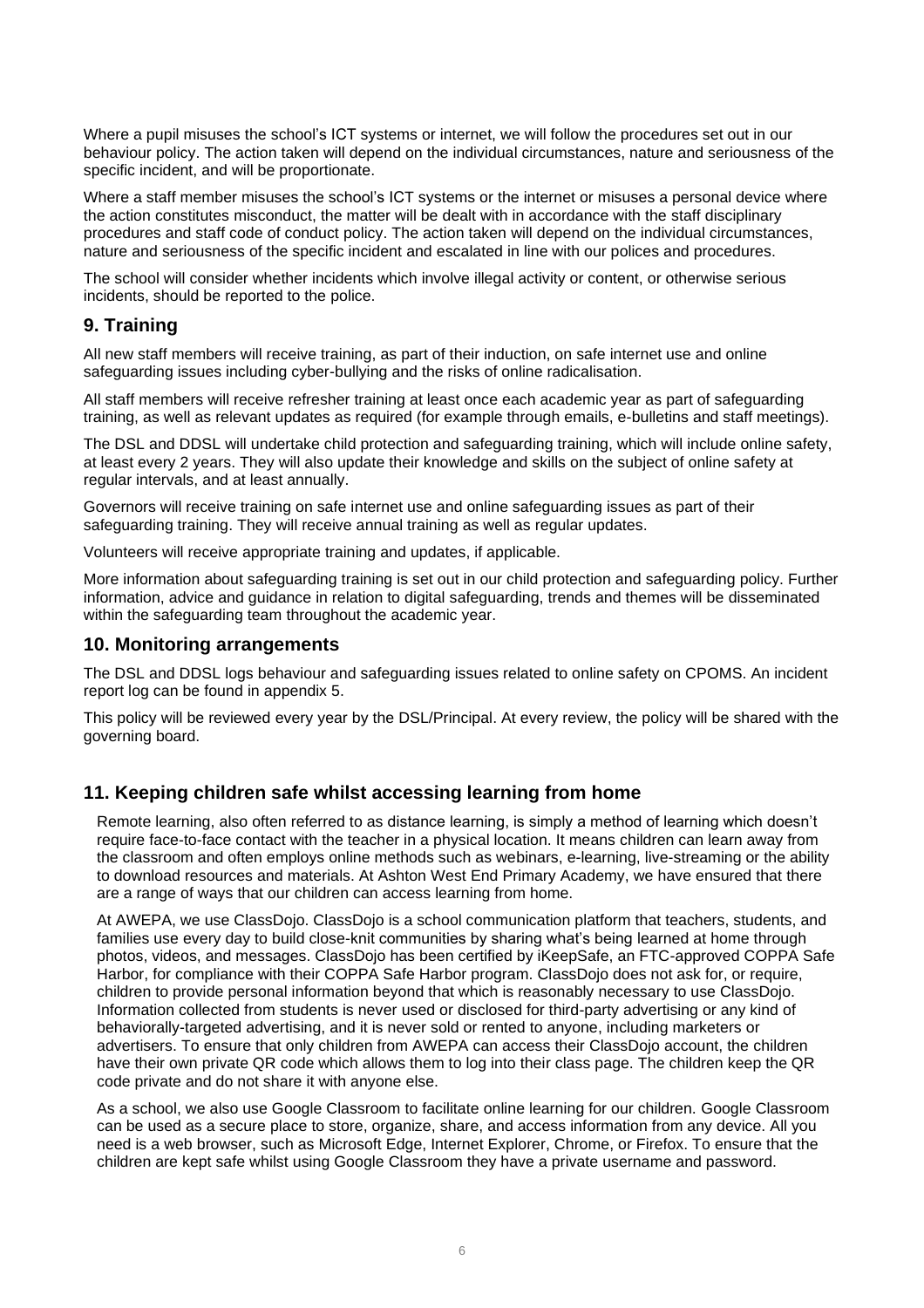To ensure that our children stay safe whilst accessing online learning from the platforms above, we have:

• Ensured that our pupils do not need to sign up to anything with a personal email address. Children are provided with a school email address or a username and password.

Taken the time to continually educate our children on the importance of online safety. We ensure that our pupils understand that they need to always keep their login to all facilities private and that they do not share their account with anyone.

• Discussed as a staff team how important it is to monitor our online learning platforms. Staff monitor all platforms where children can interact (Google Classroom and Class Dojo). All teachers monitor this, as well as the Computing lead and members of SLT. It is important for us to monitor the use of these facilities and for us to ensure that every child understands what is appropriate to write online. At school, we constantly remind children that these messages will be visible to the school staff and they should not put anything in a message, that they would not want anyone else to see.

• Chosen online platforms where there is no unnecessary personal information in the user profile of these apps. For example: Children's location, phone number and dates of birth are kept private.

• Kept all online platforms up-to-date with careful monitoring. Our Computing Lead and ICT Technician ensures that there are no security flaws in these applications. They make sure that all of our online learning platforms are kept up-to-date.

In a school closure situation, pupils working at home will receive a weekly phone call from a member of staff and where there are concerns, there will be a house visit and the correct agencies will be contacted and protocols followed. Vulnerable pupils will be monitored by the school SENCO and encouraged to attend school.

# **Google Classroom Meet – A Teacher's Guide for Safety**



#### Before the meeting:

- Teachers to provide children with the instructions of how they can attend the meeting. E.g., date, time and how to attend. Give children advance warning of this and post reminders. You can send Rachael Reynolds this information via email, and she can send out information via Parent Mail to try to increase numbers of attendees.
- Before the meet, write down the rules for the children to follow during the meeting. E.g.

*Hi year \*! I am very excited to meet with you all tomorrow at 2pm. Please make sure that you have your video on and your microphone off when you first attend the meeting. If your video is off, I will have to remove you from the meeting. I look forward to seeing you then!*

- Ensure that you know how to end the meeting in case of an emergency.
- Learn how to mute and unmute all participants. This way, if a child is saying something inappropriate, all microphones can be quickly switched off.
- Ensure that you know how to remove children from the meeting.
- Be conscious of background environments and others in the room. Ensure that what the children can see behind you is child friendly.
- Arrange for a member of staff to join you on the Google Meet. This will ensure that you are never alone with a child. **There should always be two members of staff present.**
- 1:1 video conferencing is strictly prohibited on no occasion should staff make or take 1:1 video calls with pupils.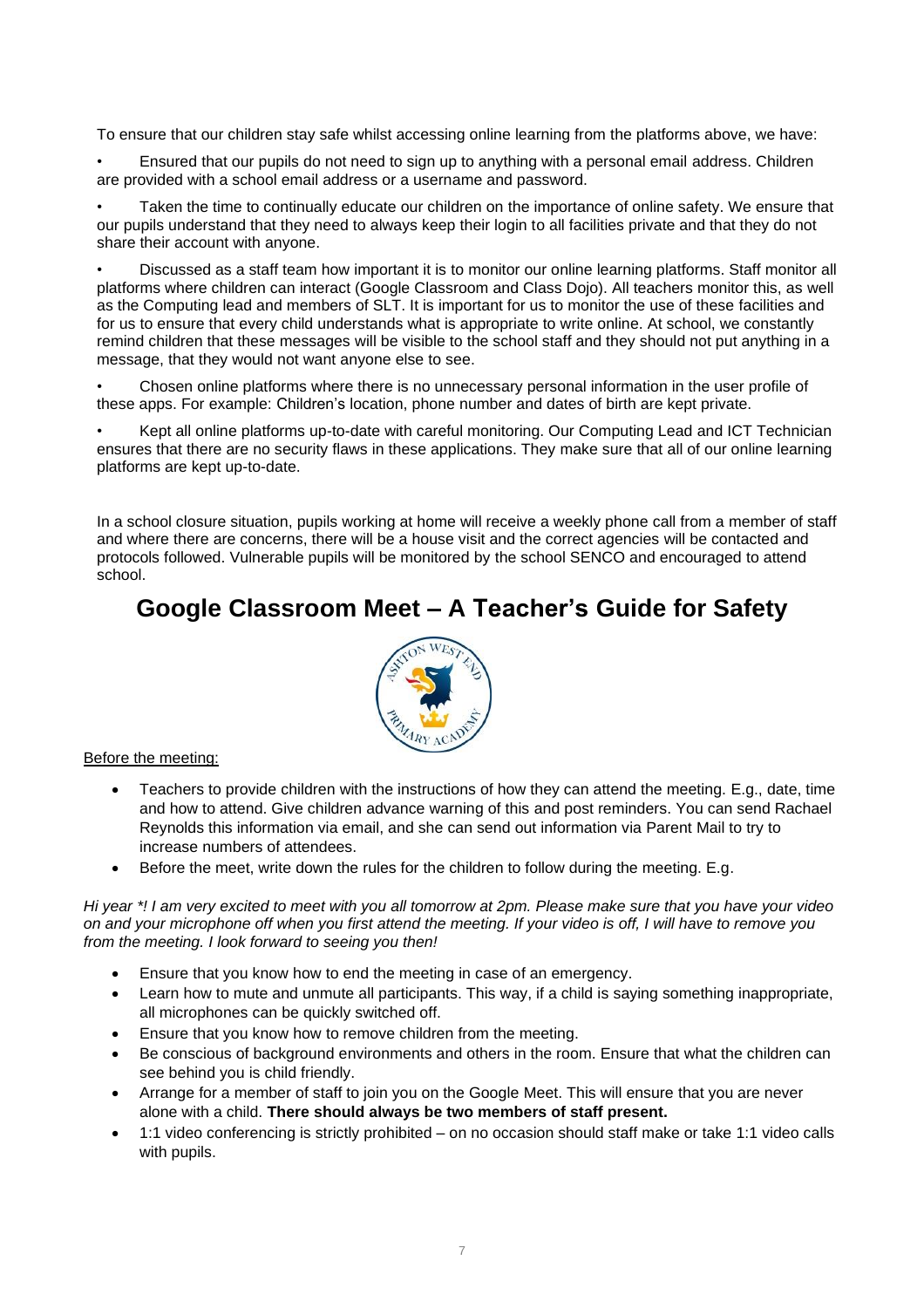- Please ensure that members of staff are dressed appropriately (when working from home) and that children are asked to do so prior to the meeting too.
- If class teacher is isolating, partner teacher to hold their Google Meet for them in school.

#### At the start of the meeting:

- At the start of each meeting, please tell / remind children about the Google Meet rules:
	- Videos on at all times. If children switch their video off, they will be removed from the Google Meet and parents will be contacted
	- Showing respectful behaviours to others at all times
	- Dressed appropriately
	- Ensure that they are in a position so that their background is appropriate
- It is important that all staff who interact with children, including online, continue to look out for signs a child may be at risk. Any such concerns should be dealt with as per the Child Protection Policy and where appropriate, referrals should still be made to safeguarding leads.
- When using Google Meet, two staff should be present on all calls at all times.  $\cdot$
- Staff will remove any participants who are not following all of the guidelines and parents to be contacted.
- The meeting will be ended if the member of staff witnesses or hears anything of concern. The details will be passed to the DSL.

#### • **Government guidance is that Google Meets are not recorded.**

After the meeting:

• Teachers are to reset the google meet link. This will mean that children cannot access the meet once the teacher has left.

### **12. Links with other policies**

This online safety policy is linked to our:

- Child protection and safeguarding policy
- Behaviour policy
- Staff disciplinary procedures
- Data protection policy and privacy notices
- Complaints procedure
- ICT and internet acceptable use policy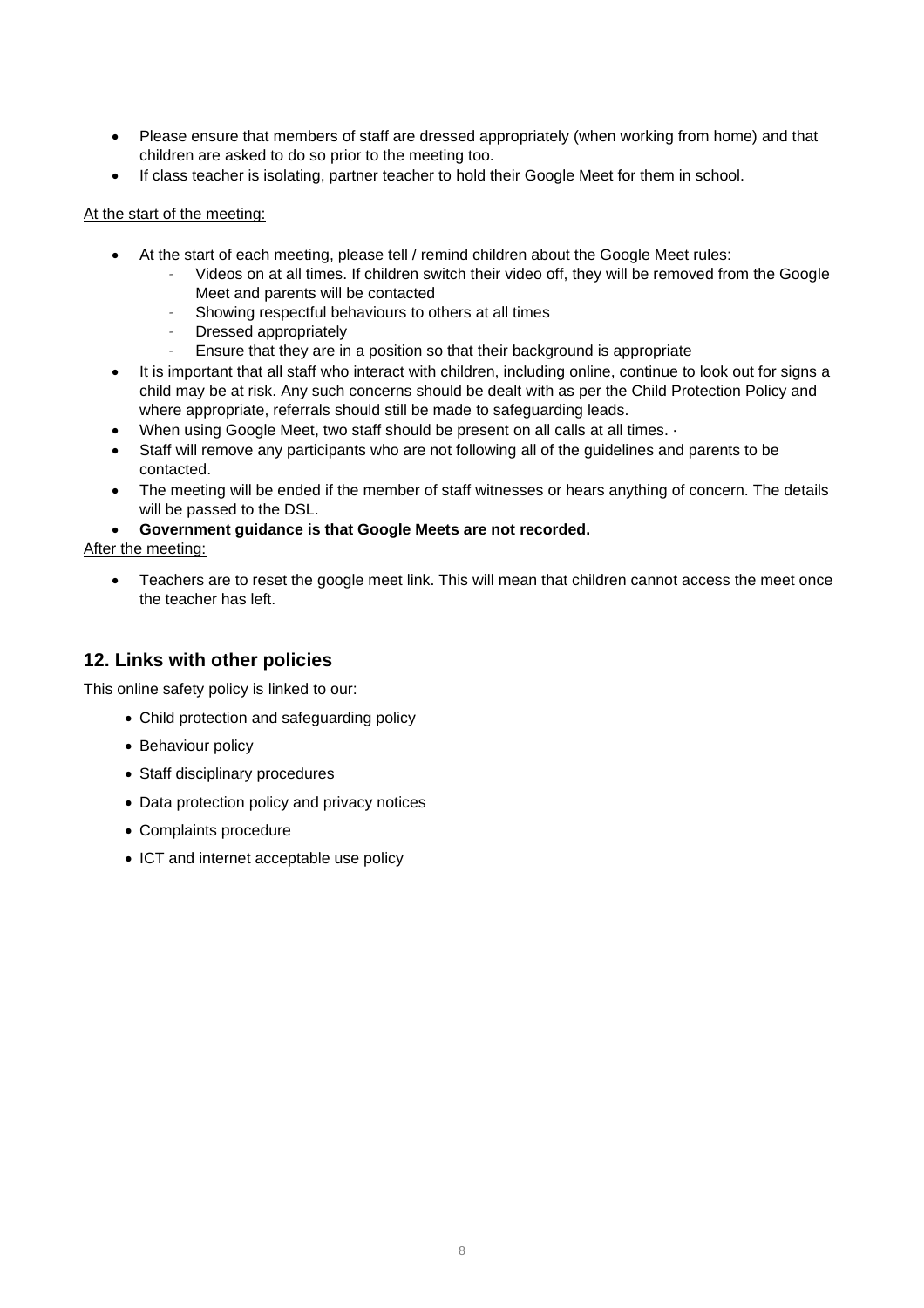# **Ashton West End Primary Academy**

# **EYFS and KS1 acceptable use agreement (pupils and parents/carers)**

#### ACCEPTABLE USE OF THE SCHOOL'S ICT SYSTEMS AND INTERNET: AGREEMENT FOR PUPILS AND PARENTS/CARERS

#### **Name of pupil:**

#### **When I use the school's ICT systems (like computers) and get onto the internet in school I will:**

- Ask a teacher or adult if I can do so before using them
- Only use websites that a teacher or adult has told me or allowed me to use
- Tell my teacher immediately if:
	- o I click on a website by mistake
	- o I receive messages from people I don't know
	- o I find anything that may upset or harm me or my friends
- Use school computers for school work only
- I will be kind to others and not upset or be rude to them
- Look after the school ICT equipment and tell a teacher straight away if something is broken or not working properly
- Only use the username and password I have been given
- Try my hardest to remember my username and password
- Never share my password with anyone, including my friends.
- Never give my personal information (my name, address or telephone numbers) to anyone without the permission of my teacher or parent/carer
- Save my work on the school network
- Check with my teacher before I print anything
- Log off or shut down a computer when I have finished using it

#### **I agree that the school will monitor the websites I visit and that there will be consequences if I don't follow the rules.**

| Signed (pupil):                                                                                                                                                                                                                                                                                  | Date: |
|--------------------------------------------------------------------------------------------------------------------------------------------------------------------------------------------------------------------------------------------------------------------------------------------------|-------|
| $\mathbf{u}$ in $\mathbf{A}$ is the set of $\mathbf{A}$<br>$\blacksquare$ , and the second contract of the second contract of the second contract of the second contract of the second contract of the second contract of the second contract of the second contract of the second contract of t |       |

**Parent/carer agreement:** I agree that my child can use the school's ICT systems and internet when appropriately supervised by a member of school staff. I agree to the conditions set out above for pupils using the school's ICT systems and internet, and for using personal electronic devices in school, and will make sure my child understands these.

| Signed (parent/carer):<br>Date: |  |
|---------------------------------|--|
|---------------------------------|--|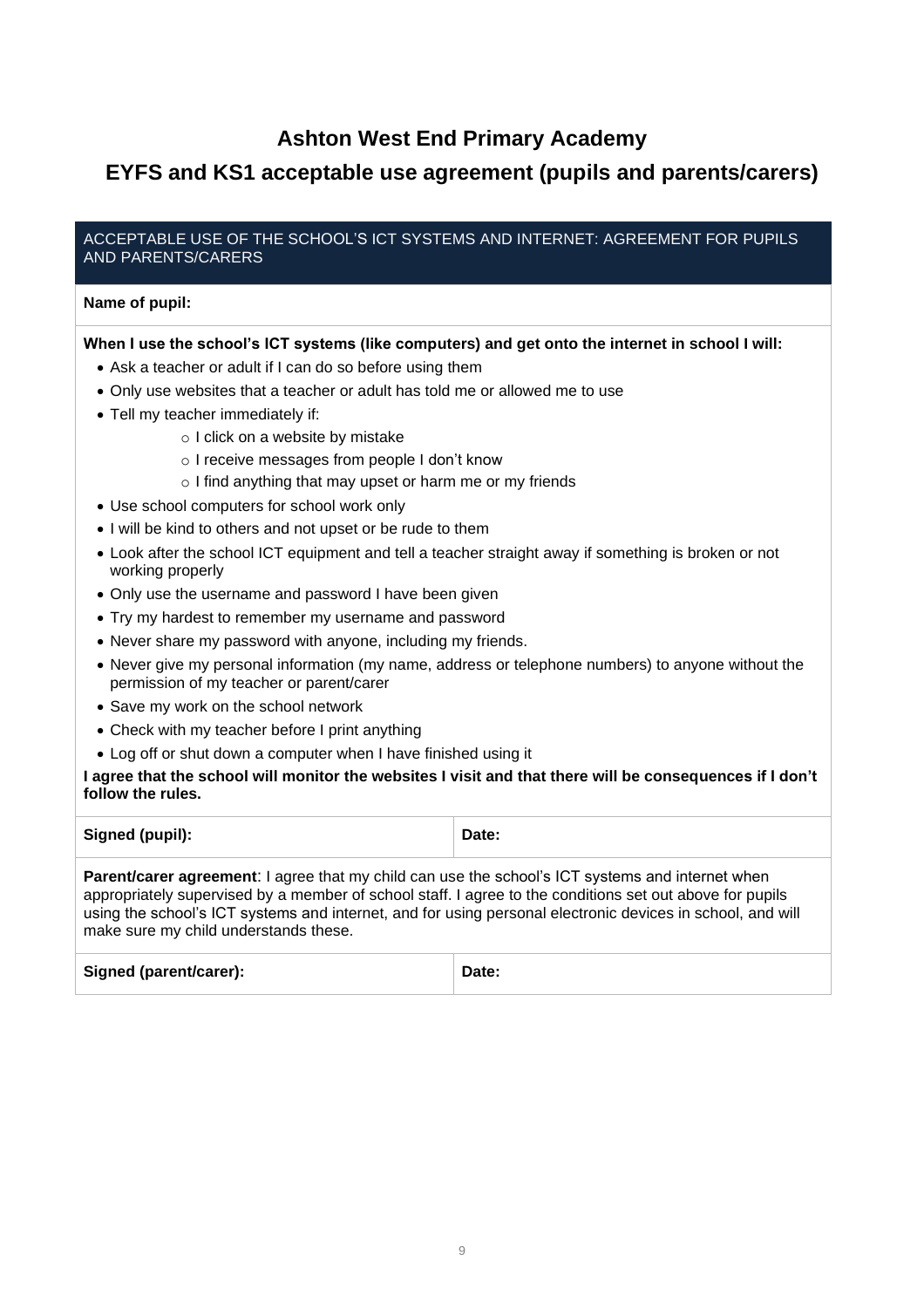# **Ashton West End Primary Academy**

# **KS2 acceptable use agreement (pupils and parents/carers)**

#### ACCEPTABLE USE OF THE SCHOOL'S ICT SYSTEMS AND INTERNET: AGREEMENT FOR PUPILS AND PARENTS/CARERS

#### **Name of pupil:**

#### **I will read and follow the rules in the acceptable use agreement policy**

#### **When I use the school's ICT systems (like computers) and get onto the internet in school I will:**

- Always use the school's ICT systems and the internet responsibly and for educational purposes only
- Only use them when a teacher is present, or with a teacher's permission
- Keep my username and passwords safe and not share these with others
- Keep my private information safe at all times and not give my name, address or telephone number to anyone without the permission of my teacher or parent/carer
- Tell a teacher (or sensible adult) immediately if I find any material which might upset, distress or harm me or others
- Always log off or shut down a computer when I'm finished working on it

#### **I will not:**

- Access any inappropriate websites including: social networking sites, chat rooms and gaming sites unless my teacher has expressly allowed this as part of a learning activity
- Open any attachments in emails, or follow any links in emails, without first checking with a teacher
- Use any inappropriate language when communicating online, including in emails
- Log in to the school's network using someone else's details
- Arrange to meet anyone offline without first consulting my parent/carer, or without adult supervision

#### **If I bring a personal mobile phone or other personal electronic device into school:**

- I will not use it during lessons, clubs or other activities organised by the school, without a teacher's permission
- I will hand my mobile phone in at the main office at the start of the day and collect it again at the end of the day.

#### **I agree that the school will monitor the websites I visit and that there will be consequences if I don't follow the rules.**

| <b>Signed (pupil):</b> | Date: |
|------------------------|-------|
|                        |       |

**Parent/carer's agreement:** I agree that my child can use the school's ICT systems and internet when appropriately supervised by a member of school staff. I agree to the conditions set out above for pupils using the school's ICT systems and internet, and for using personal electronic devices in school, and will make sure my child understands these.

| Signed (parent/carer): | Date: |
|------------------------|-------|
|------------------------|-------|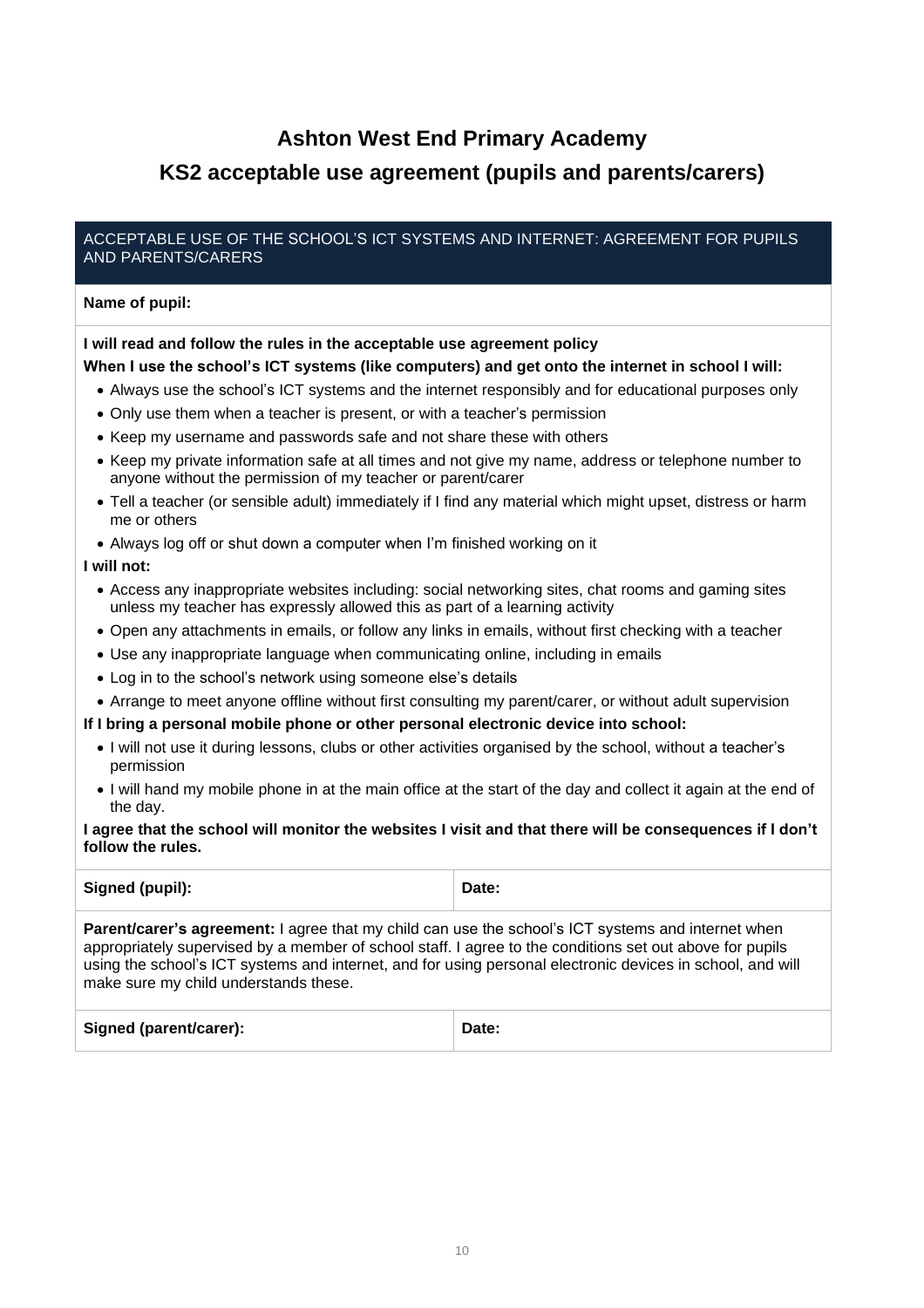# **Appendix 3: acceptable use agreement (staff, governors, volunteers and visitors)**

#### ACCEPTABLE USE OF THE SCHOOL'S ICT SYSTEMS AND INTERNET: AGREEMENT FOR STAFF, GOVERNORS,VOLUNTEERS AND VISITORS

#### **Name of staff member/governor/volunteer/visitor:**

#### **When using the school's ICT systems and accessing the internet in school, or outside school on a work device (if applicable), I will not:**

- Access, or attempt to access inappropriate material, including but not limited to material of a violent, criminal or pornographic nature (or create, share, link to or send such material)
- Use them in any way which could harm the school's reputation
- Access social networking sites or chat rooms
- Use any improper language when communicating online, including in emails or other messaging services
- Install any unauthorised software, or connect unauthorised hardware or devices to the school's network
- Share my password with others or log in to the school's network using someone else's details
- Take photographs of pupils without checking with teachers first
- Share confidential information about the school, its pupils or staff, or other members of the community
- Access, modify or share data I'm not authorised to access, modify or share
- Promote private businesses, unless that business is directly related to the school

I will only use the school's ICT systems and access the internet in school, or outside school on a work device, for educational purposes or for the purpose of fulfilling the duties of my role.

I agree that the school will monitor the websites I visit and my use of the school's ICT facilities and systems. I will take all reasonable steps to ensure that work devices are secure and password-protected when using them outside school, and keep all data securely stored in accordance with this policy and the school's data protection policy.

I will let the designated safeguarding lead (DSL) and ICT manager know if a pupil informs me they have found any material which might upset, distress or harm them or others, and will also do so if I encounter any such material.

I will always use the school's ICT systems and internet responsibly and ensure that pupils in my care do so too.

| Signed (staff member/governor/volunteer/visitor): | Date: |
|---------------------------------------------------|-------|
|---------------------------------------------------|-------|